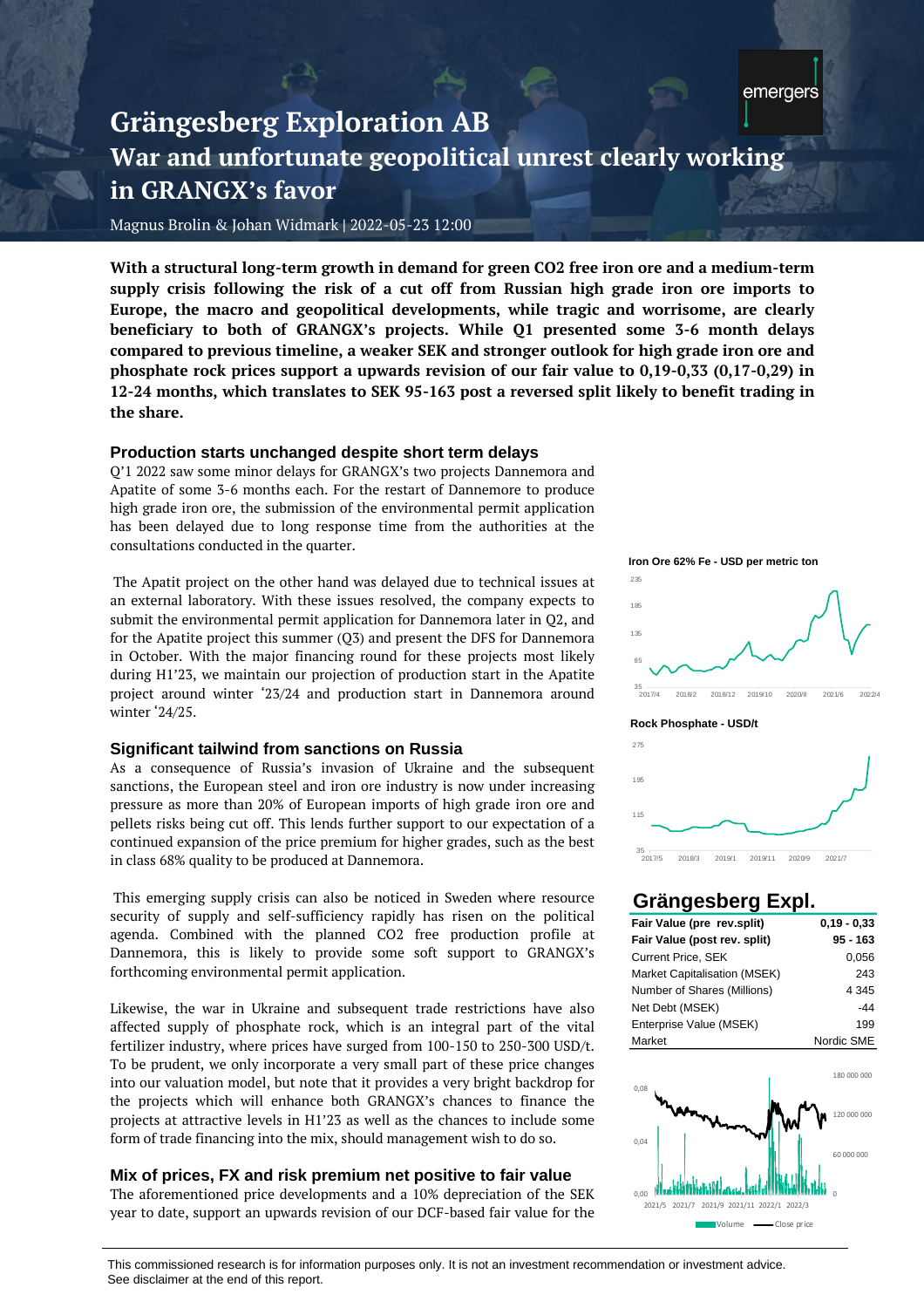share. On the other hand, the turmoil on financial markets, with waning stock prices and rising risk premiums also affect GRANGX's financing cost, both cost of equity and cost of debt, meaning that we've raised our WACC to 11,5%. All in all, this supports a very healthy financial profile, with a NPV at SEK 3.2bn and a repayment within three years. Reduced by project financing for both the Apatite project and Dannemora, where we expect debt of SEK 650m and new equity of SEK 650m, approximately SEK 1,959m remains attributable to today's shareholders. With an estimated probability of successfully passing the next two years' milestones of 65-85% per year, it provides support for a fair value today of around SEK 828-1,416m or SEK 0,19-0,33 per share (0,17-0,29). After the decided reversed split of 1:500 this translates to 95-163 per share.

Should the management decide to include a trade finance solution into the financing mix, this would probably cap some of the upside with regards to rising iron ore and/or phosphate rock prices, but also limit shareholder dilution and raise potential further.

|  | Timeline & probability adjusted value attributable to current sharehoders |
|--|---------------------------------------------------------------------------|
|--|---------------------------------------------------------------------------|

|                                                                                                          | 2022                                                   |                                           | 2023       |                                                                   |                |                                      | 2024                                 |                |    |    | 2025 |                     |
|----------------------------------------------------------------------------------------------------------|--------------------------------------------------------|-------------------------------------------|------------|-------------------------------------------------------------------|----------------|--------------------------------------|--------------------------------------|----------------|----|----|------|---------------------|
|                                                                                                          | Q2                                                     | Q3                                        | Q4         | Q1                                                                | Q <sub>2</sub> | Q3                                   | Q4                                   | Q1             | Q2 | Q3 | Q4   | Q1                  |
| Dannemora                                                                                                | Environ.<br>permit<br>application                      |                                           | <b>DFS</b> |                                                                   |                |                                      | Land and<br>environ.<br>court ruling |                |    |    |      | Production<br>start |
| Apatit project                                                                                           |                                                        | DFS&<br>Environ.<br>permit<br>application |            |                                                                   |                | Land and<br>environ.<br>court ruling |                                      | Prod.<br>start |    |    |      |                     |
|                                                                                                          |                                                        |                                           |            | EV 2023/24 (DCF 11,5%) MSEK<br>New debt, MSEK<br>New Equity, MSEK |                | Existing shareholders' equity, MSEK  | 3 2 5 8<br>650<br>650<br>1959        |                |    |    |      |                     |
| Likelihood<br>Implied valuation, MSEK<br>Per share, pre rev.split, SEK<br>Per share, post rev.split, SEK | 65% - 85%<br>828 - 1416<br>$0,19 - 0,33$<br>$95 - 163$ |                                           |            | 65% - 85%<br>1274 - 1666<br>$0,29 - 0,38$<br>147 - 192            |                |                                      |                                      |                |    |    |      |                     |

Source: Emergers